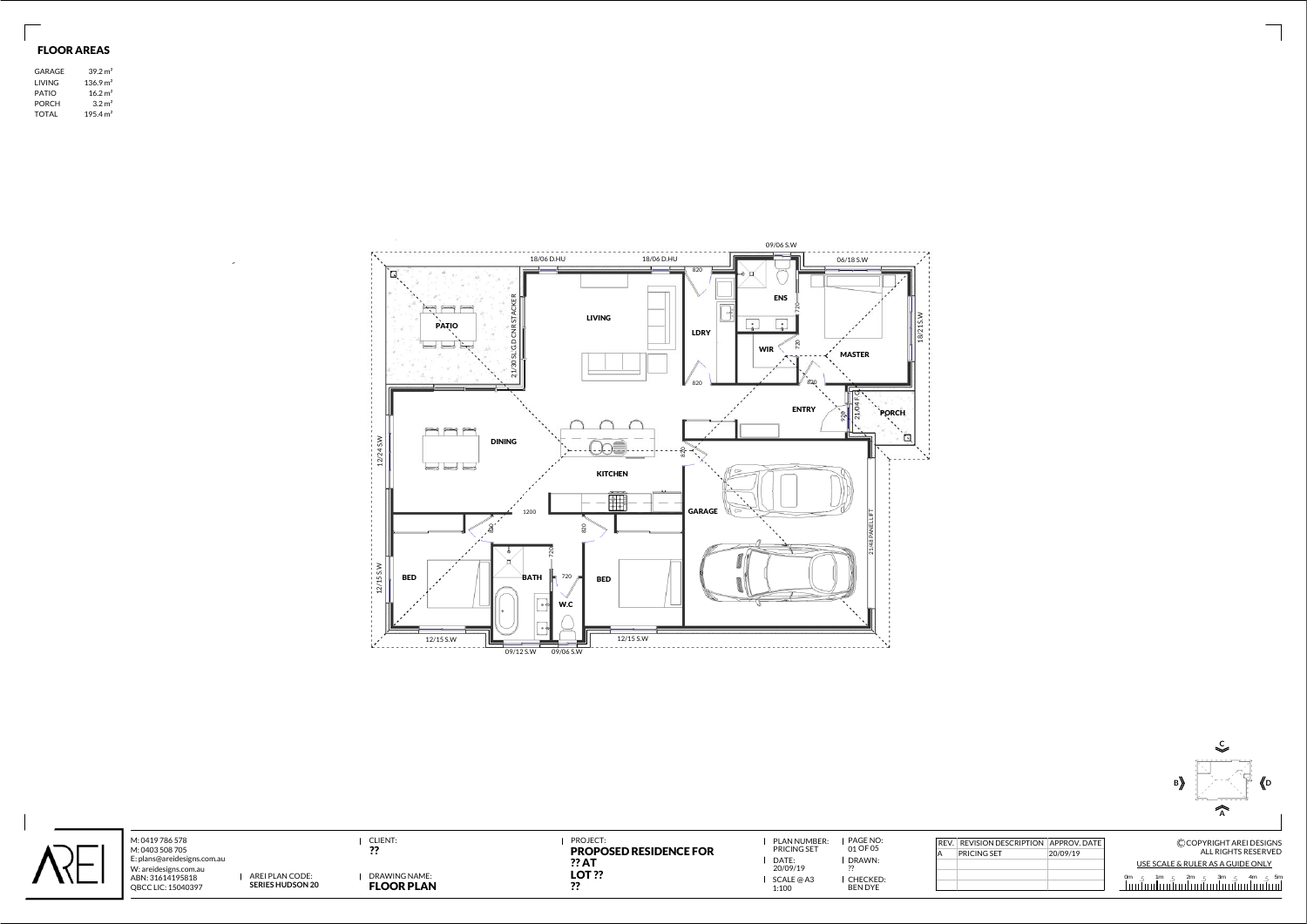











 $\overline{\Gamma}$ 

M: 0419 786 578 M: 0403 508 705 W: areidesigns.com.au ABN: 31614195818 QBCC LIC: 15040397 AREI PLAN CODE:<br>**SERIES HUDSON 20** 

**LLIIN** 

PLAN NUMBER: | PAGE NO:<br>PRICING SET 02 OF 05 DATE: 1:150

DRAWN: ??CHECKED: BEN DYE

CLIENT: PROJECT: PROPOSED RESIDENCE FOR E: plans@areidesigns.com.au USE SCALE & RULER AS A GUIDE ONLY?? AT USE SCALE & RULER AS A GUIDE ONLY C COPYRIGHT AREI DESIGNS ALL RIGHTS RESERVED 1.5m 3m 4.5m 6m 7.5m REV. REVISION DESCRIPTION APPROV. DATE PRICING SET 20/09/19

SCALE @ A3  $\begin{array}{ccc} \textbf{1} & \textbf{20/09/19} \\ \textbf{20/09/19} & \textbf{22/09/19} \end{array}$  ?? 0m

Щ

 $\downarrow\,\downarrow\,\downarrow$ 

DRAWING NAME:?? 3D VIEWS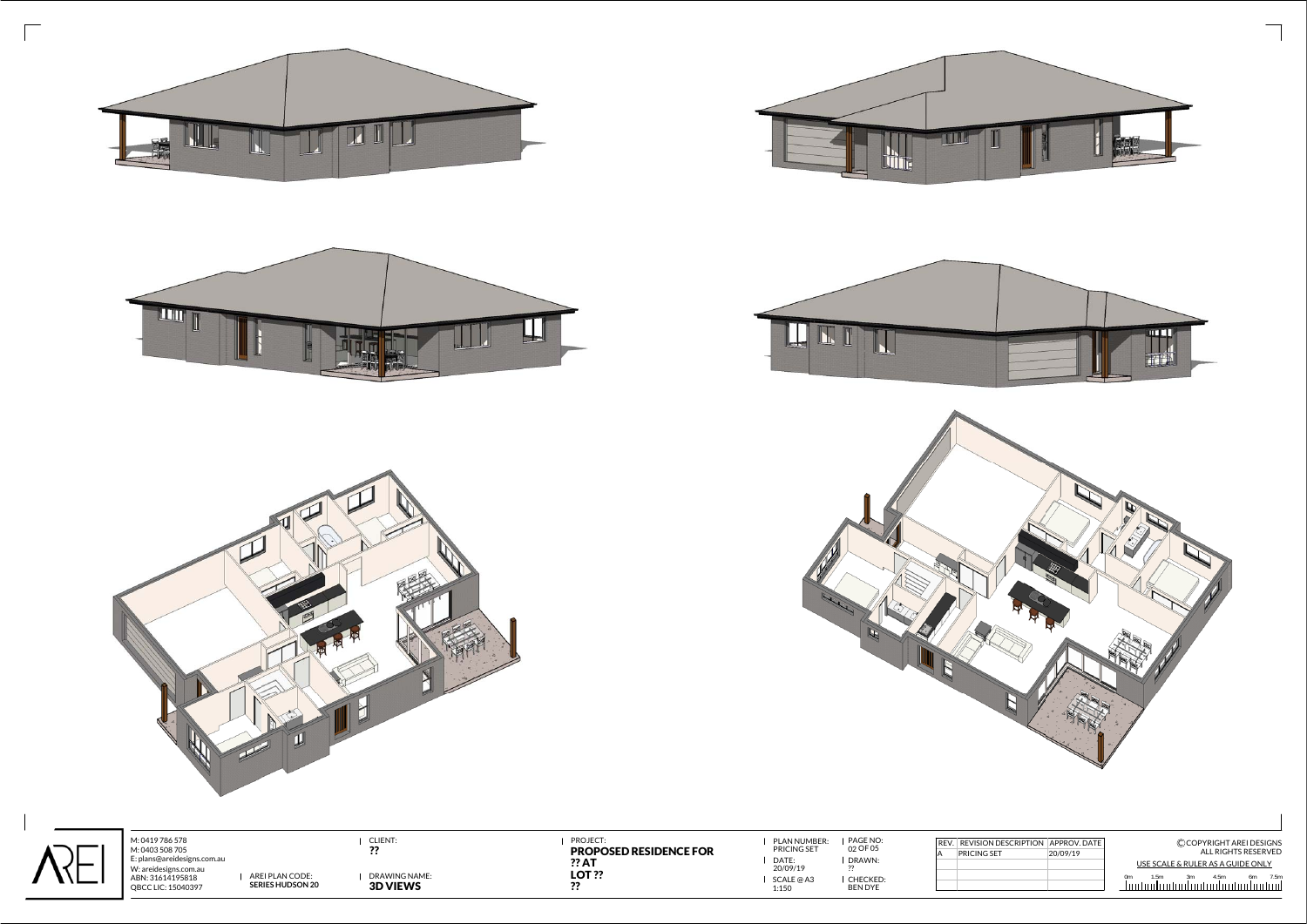



|      | N DESCRIPTION APPROV. DATE | CCOPYRIGHT AREI DESIGNS           |
|------|----------------------------|-----------------------------------|
| SF T | 20/09/19                   | ALL RIGHTS RESERVED               |
|      |                            | USE SCALE & RULER AS A GUIDE ONLY |
|      |                            |                                   |
|      |                            |                                   |



 $\sqrt{2}$